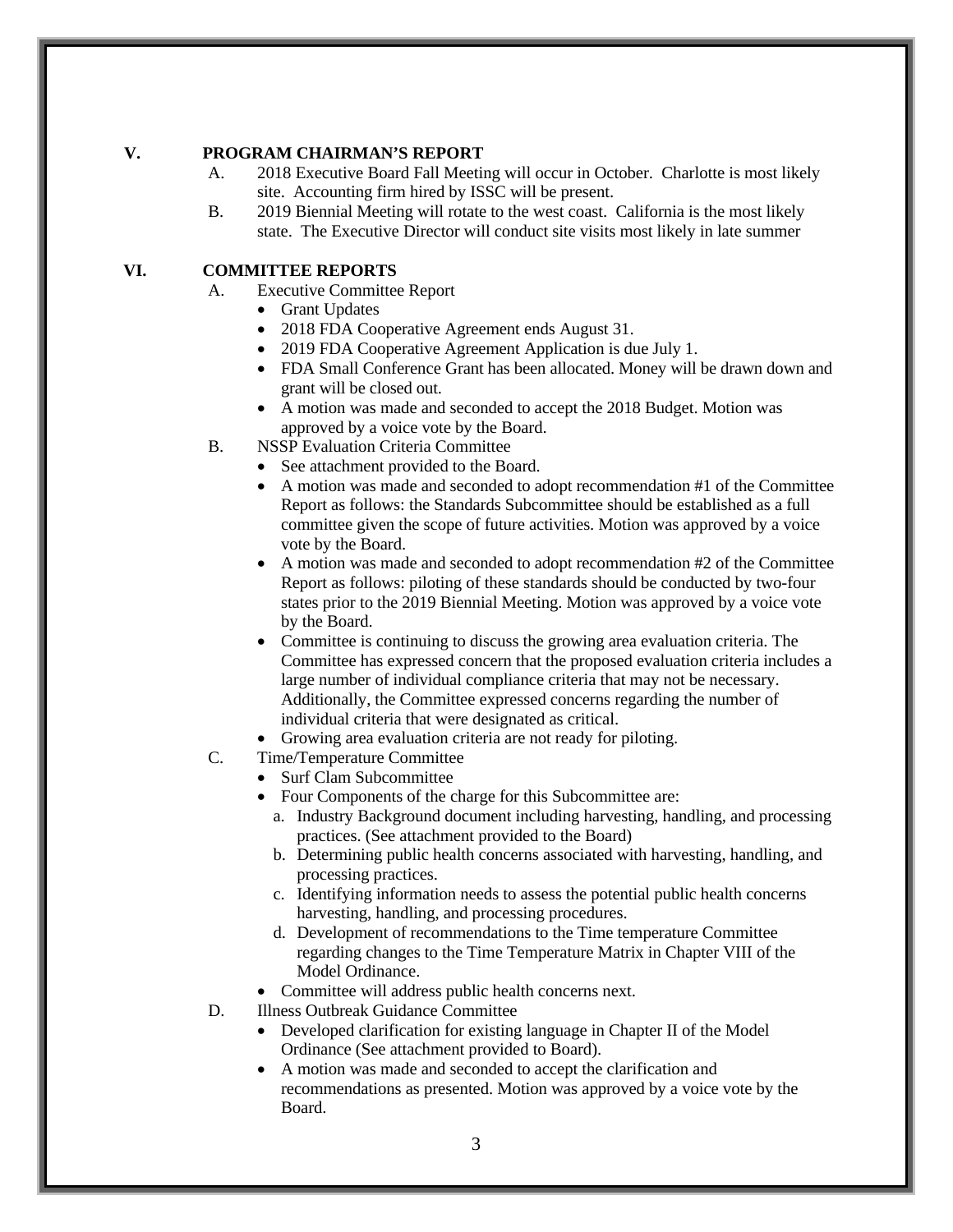- Multi-source cases that cannot be narrowed down to a single source are not being reacted to. A discussion is needed to address these cases. A motion was made and seconded to have the committee develop language for a proposal and that proposal be discussed at all regional meetings.
- E. Laboratory Committee
	- Has resumed monthly calls with several monthly subcommittee calls.
- F. Vibrio Research Committee
	- Will be developing a request for proposals based on survey conducted by the Research Guidance Committee.
- G. Research Guidance Committee
	- Surveyed membership for research priorities.
	- Committee will use results to prioritize research topics.
- H. Training Committee
	- Discussed topics for training sections and two presentations were presented at the regional meetings. They were The Regulatory Response to Illness Outbreaks and The Use of CIDT, PFGE and Other Diagnostic Tools in the NSSP.
	- The Committee will look at each element of the program and develop training needs for each element. Committee will provide a report to the Executive Board.

## **VII. OLD BUSINESS**

- A. US/EU Equivalency Agreement
	- Comment for federal register notice closes May  $23<sup>rd</sup>$ . Supplemental information has been developed by FDA. A link can be provided to anyone that needs it. Once closed, FDA will develop responses. ISSC will provide comments to the notice.
	- Trade should be able to resume later this year. Progress will be reported at next Board meeting.
	- Export Listing Module will work with ICSSL to automatically send notice to EU for their listing requirements. EU will require a separate list from ICSSL that shows firms shipping from approved growing areas. All exports will require a NOAA certificate.
	- Presently, Massachusetts and Washington are the only approved states. Steps for adding other states are in the supplemental document. The agreement is only allowing shellfish from class A areas in EU and approved areas in US. States with *V.v.* Control Plans are excluded initially but may in the future be allowed PHP products.
	- ISSC Comments should include:
		- a. Conditionally approved areas Conditionally approved areas meet approved area criteria when in the open status and should be considered acceptable by the EU.
		- b. If *V.v.* Control Plan not in place, should be exempt.
		- c. PHP products should be allowed because *V.v.* risk is extremely low.
		- d. US depurated product should be allowed.
	- A motion was made and seconded for ISSC to provide comments to the federal registry notice and suggest that conditionally approved areas be included, depuration be included, that states with *V.v.* plans with product harvested when plans are not in place be included, and PHP product be included. Motion was approved by voice vote by the Board.
- B. 2017 Work Plan Evaluation postponed until Executive Session.
- C. 2018 Work Plan Approval postponed until Executive Session
- D. ISSC Issue I-2016-023 to Conference for Food Protection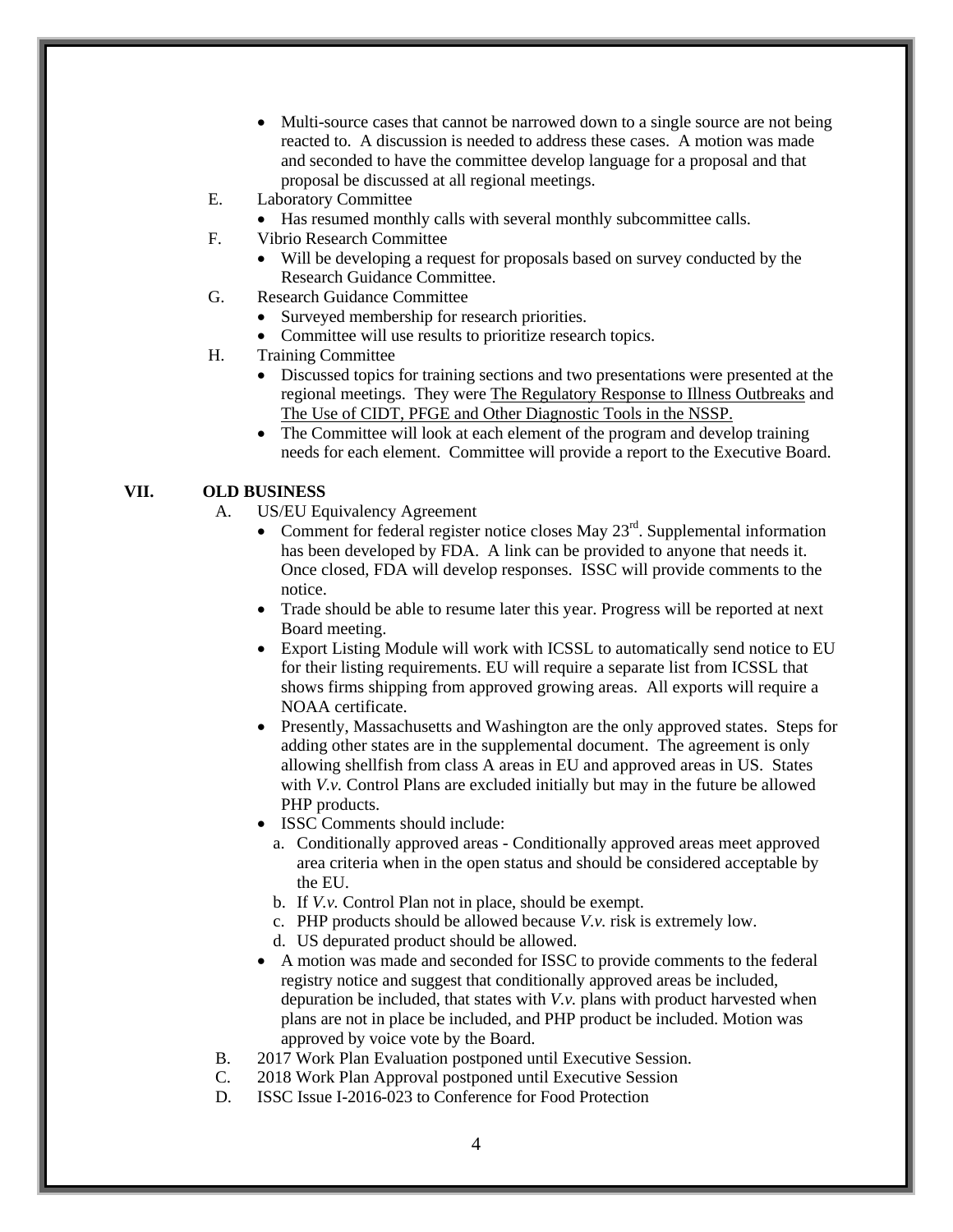- ISSC suggested criticality code be changed from priority foundation to priority violation. CFP agreed. FDA suggested the change would be inconsistent with how codes are included. ISSC supported the FDA position. The CFP Executive Board did not agree and voted to make the change. FDA did not make the change in the latest revision of the Food Code.
- Current focus is on the second recommendation which is for FDA, CFP and ISSC to work together to improve record keeping. A committee made up of members from each conference and FDA will discuss how best to provide information and encourage states to place emphasis on record keeping. The committee is moving forward and the first call will be scheduled soon.
- E. Vibrio Research Projects
	- Washington and Massachusetts have completed the research that was funded in 2016. Final reports have now been completed and will be posted on the website.
	- For future ISSC funded research, a committee will develop a Request for Proposals.
- F. Use of CIDT
	- Chapter II includes controls for response to *V.p.* illnesses. Response depends on the number of illnesses. In 2017, physicians began using CIDT more frequently. There are less culture confirmed cases as a result. Tests are less expensive. About half of stool samples are positive and only 2/3 of those are being cultured. When cases are now reported, they will not be specific for type of vibrio. Biofire test identifies vibrio but does not speciate. States will not receive the information needed to implement Chapter II requirements.
	- Need to put together a technical workgroup and a policy workgroup to address this information and develop recommendations to states regarding this situation.
	- A motion was made and seconded to ask the ISSC Executive Office to form a technical workgroup and policy workgroup to provide guidance to states on how to implement Chapter II requirements. Motion was approved by a voice vote by the Board.

## **VIII. NEW BUSINESS**

- A. 2018-2019 Committee Rosters and Assignments
	- A motion was made and seconded to accept committee rosters as submitted. Motion was approved by a voice vote by the Board.
- B. AFDO/FDA Cooperative Agreement
	- Not all states applied because some states have a minimum grant limit. Other reasons included confusion due to being combined with the milk program.
	- The number of applicants dropped in the second year.
	- ISSC has been requested to reapply for the grant in 2019.
- C. FDA Response to 2017 Summary of Actions

Overview given of the procedures for reviewing and possible next steps to response.

- Proposal 11-103 Alternative Male-specific Coliphage Meat Standard for Restricted Classification of Growing Areas Impacted by Wastewater Treatment Plant Outfall
	- FDA says the option is to harvest in the area and the MSC requirement becomes mandatory. A motion was made and seconded to refer this proposal back to committee. The Charge will be to clarify how to use MSC not whether to use MSC and to encourage States with depuration program to pilot the use of MSC in classification for depuration harvesting. Motion was approved by a voice vote by the Board.
- Proposal 17-100 Marina Definition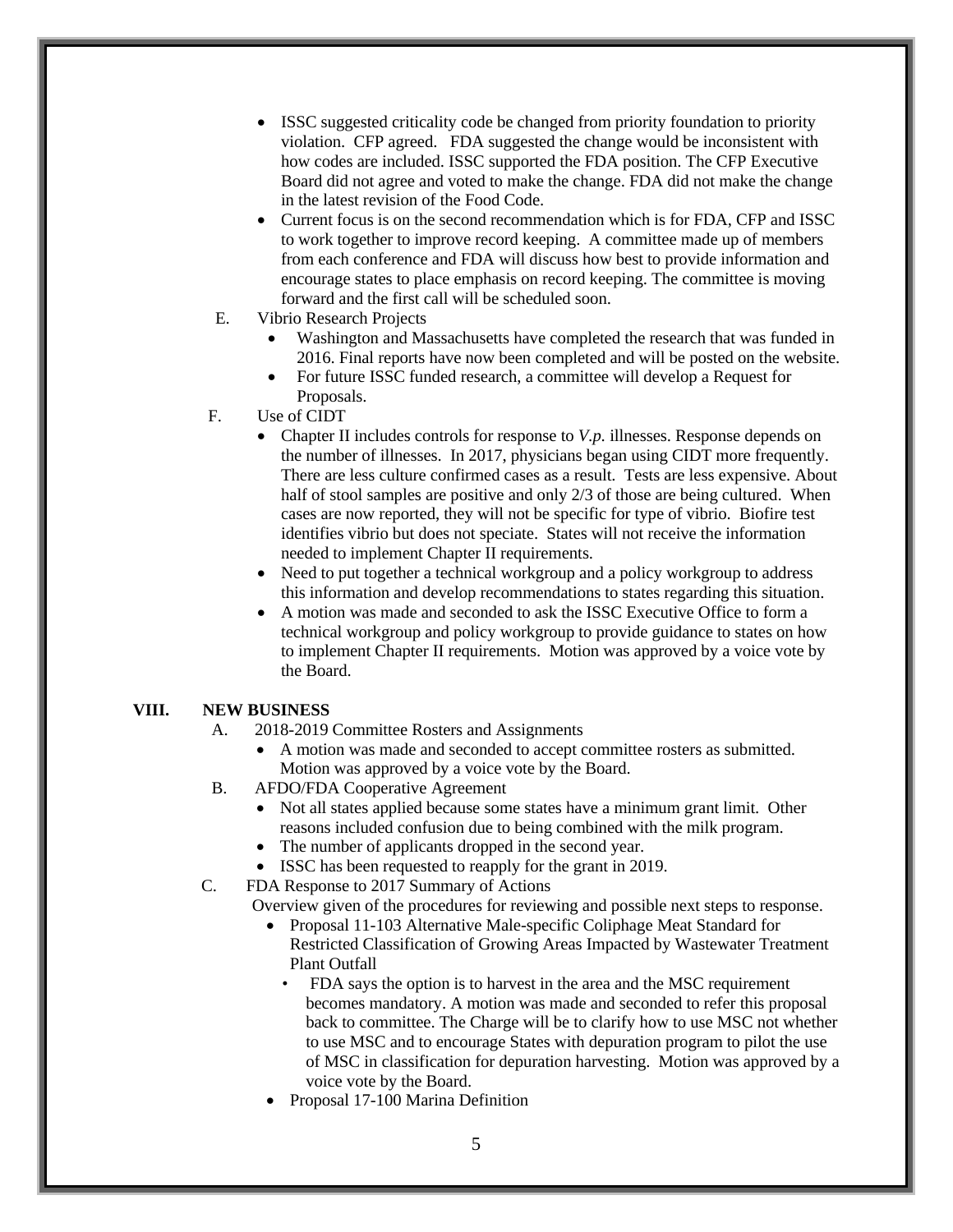FDA agrees with Conference action to refer to a committee but still believes mooring areas should be assessed. Massachusetts and New York have reviewed draft language for defining mooring areas. This language will be used to begin Committee discussions.

- Proposal 17-217 Removal of Harvester Tags from Shellstock Containers A motion was made and seconded to send to committee to reconsider proposal and provide an explanation to states. Motion was approved by a voice vote by the Board.
- Proposal 17-305 Responsibilities of the FDA in the Evaluation of States FDA agrees with having a discussion about FDA evaluation procedures but language for evaluations should not be in the Guide. It should be in the FDA compliance program or in the ISSC Constitution, Bylaws and Procedures.
- D. Canadian Norovirus Outbreak
	- There have been inquiries from states and industry regarding the handling by Canada of Canadian norovirus outbreak.
	- Illnesses were reported in Canada and the US. Canada closed areas and issued an advisory but did not conduct a recall as they believed product was no longer in the marketplace. Canada did a risk assessment of the growing area. FDA has drafted letter for Canada. Growing area management in Canada is comparable to the US and FDA is concerned with how Canada handles outbreaks. A motion was made and seconded to have Use of Press Committee to evaluate the CORE operating procedures and make recommendations. The motion was approved by a voice vote by the Board. A motion was made and seconded to request that FDA report back to the board following a full assessment of the Canadian Program. The motion was approved by a voice vote of the Board.
- E. 2017 NSSP Guide Revision
	- The Executive Office will work with FDA and make the Guide available as soon as possible. The process will begin immediately.
- F. Proposal 17-212 FDA requested no action on Proposal 17-212. Following ISSC adoption, FDA realized the requirement is more stringent than other seafood HACCP requirements. A motion was made and seconded that the proposal be sent to Committee. The motion was approved by a voice vote of the Board.
- G. Ken Moore advised the Board that a letter was received voicing concern about how Executive Board Elections are conducted. A motion was made and seconded to appoint a committee to review procedures to elect board members. The motion was approved by a voice vote by the Board.

## **IX. EXECUTIVE DIRECTOR ACTIVITIES**

- A. The Executive Director recently participated in the following:
	- 1. NoreCORE Final Showcase March 19-21, 2018 in Atlanta, Georgia
	- 2. ISS March 27-29, 2018 in Rehoboth Beach, Delaware
	- 3. PAC RIM April 10-11, 2018 in Blaine, Washington
	- 4. NESSA April 17-18, 2018 in Manchester, New Hampshire
	- 5. GSASSC April 30-May 3, 2018 in Mobile, Alabama

## **X. EXECUTIVE SESSION**

**XI.** A motion was made and seconded to accept salary adjustments discussed during Executive Session. The motion was approved by a voice vote by the Board.